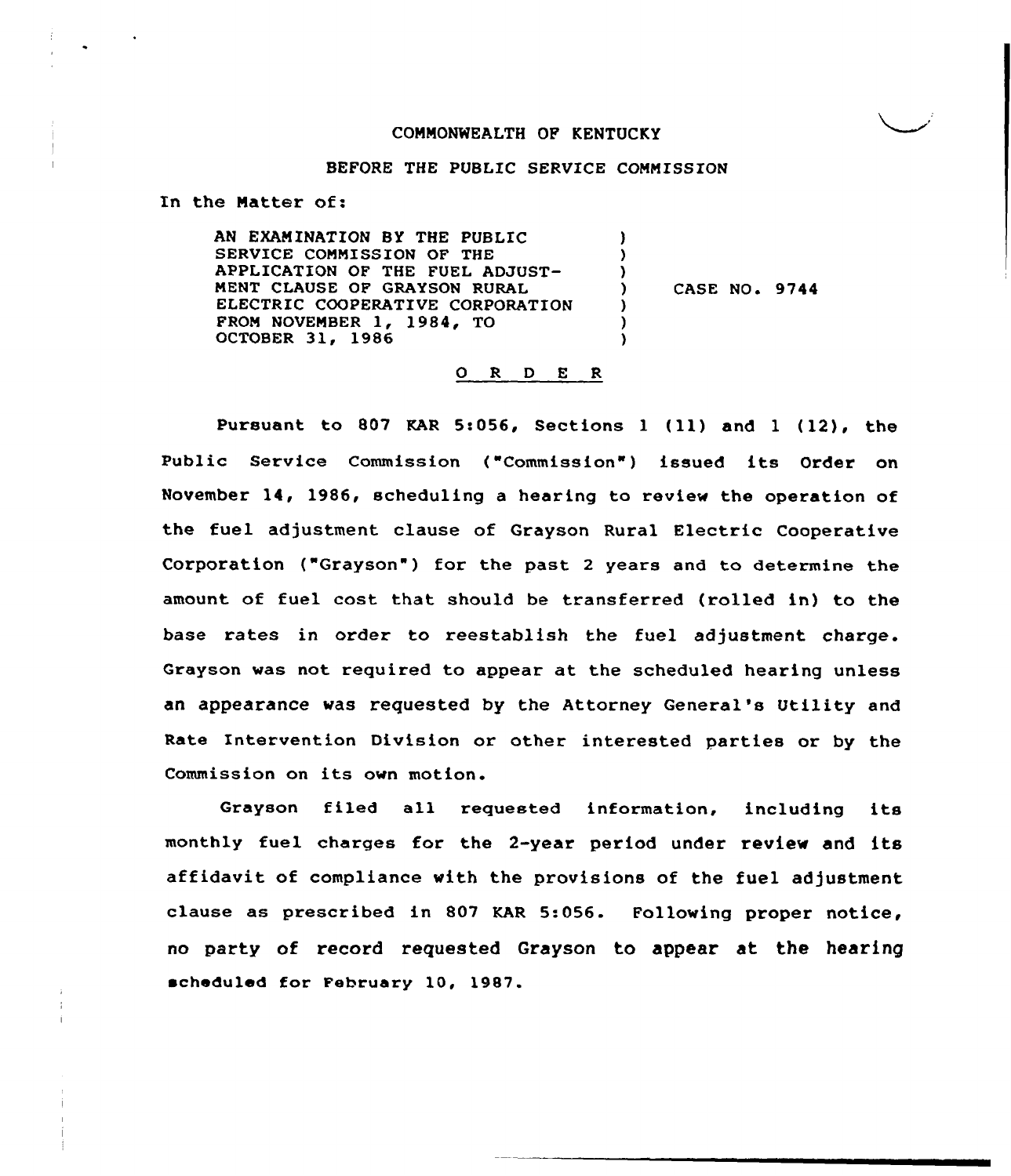The Commission approved a transfer (roll-in) of (1.46) mills per KWH to the base rates of Grayson's wholesale supplier, East Kentucky Power Cooperative, Inc., ("East Kentucky" ) in Case No. 9731. Approval of East Kentucky's proposal requires that Grayson also be authorized to roll-in those same fuel costs to its base rates.

The Commission, having considered the evidence of record and being advised, finds that:

l. Grayson has complied in all material respects with the provisions of 807 KAR 5s056.

2. Grayson's wholesale supplier has been authorized to transfer (roll-in) to its base rates fuel costs of (1.46) mills per KWH in Case No. 9731.

3. Grayson should be authorized to decrease the rates charged its customers by 1.60 mills per KMH in order to transfer fuel costs rolled-in by East Kentucky from the fuel adjustment clause to the base rates pursuant to the Commission's Order in Case No. 9731 and applicable line loss, and this can best be accomplished by <sup>a</sup> uniform reduction in all energy rates.

4. The revised rates and charges in Appendix <sup>A</sup> are designed to reflect the transfer of fuel costs from the fuel adjustment clause rate to the base rates.

IT IS THEREFORE ORDERED that:

(1) The charges and credits applied by Grayson through the fuel adjustment clause for the period November 1, 1984, through October 31, 1986, be and they hereby are approved.

 $-2-$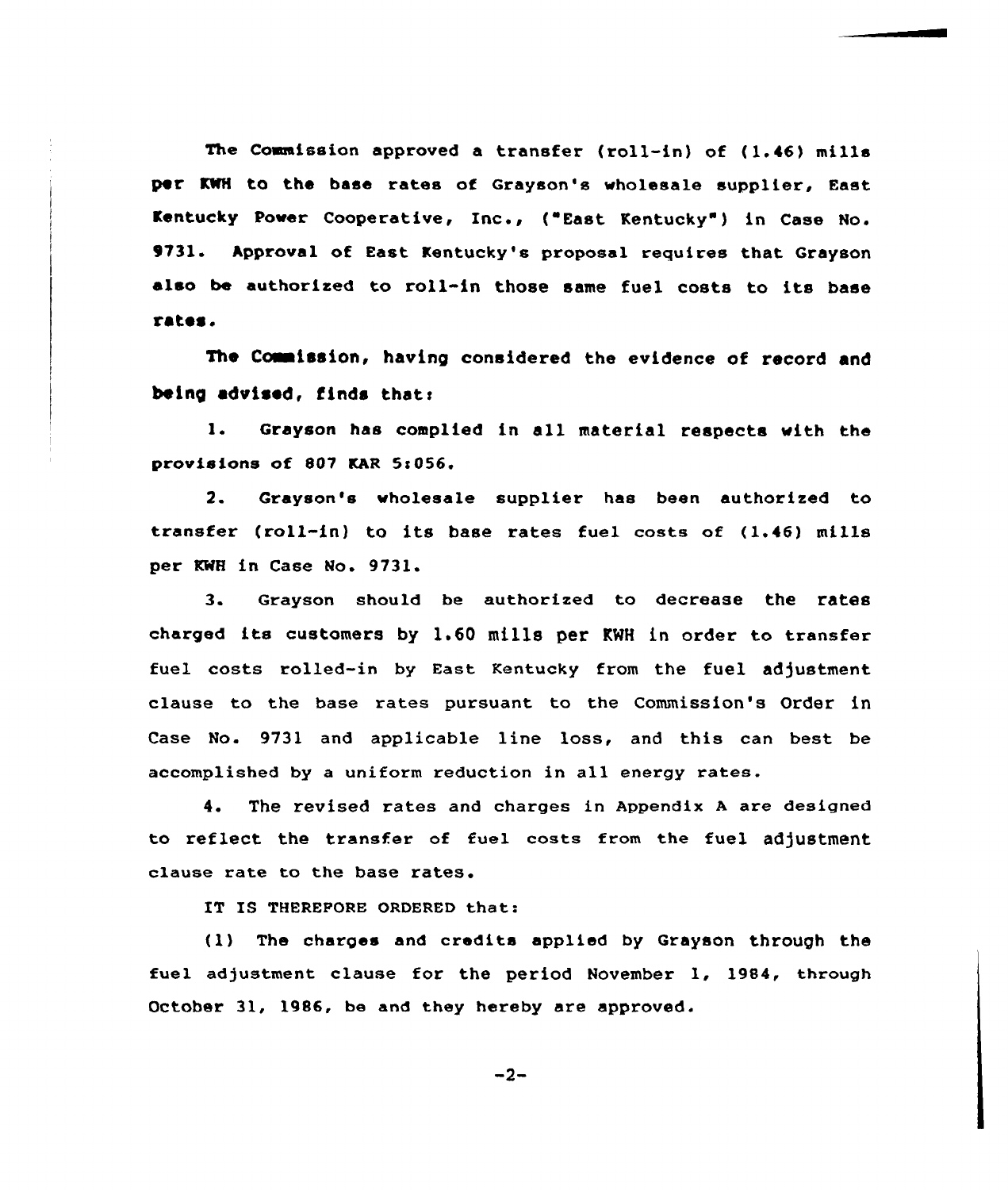(2) Grayson be and it hereby is authorized to transfer to its base rates fuel costs transferred (rolled-in) by its wholesale supplier pursuant to Case No. 9731.

(3) The rates in Appendix <sup>A</sup> be and they hereby are approved for service rendered by Grayson on and after May 1, 1987, which is also the effective date for East Kentucky's rates.

(4) Within 30 days from the date of this Order Grayson shall file with the Commission its revised tariff sheets setting out the rates approved herein.

Done at Frankfort, Kentucky, this 28th day of April, 1987.

PUBLIC SERVICE COMMISSION

fernen Chairman

<u>Ill</u>

Commissioner

ATTEST:

Executive Director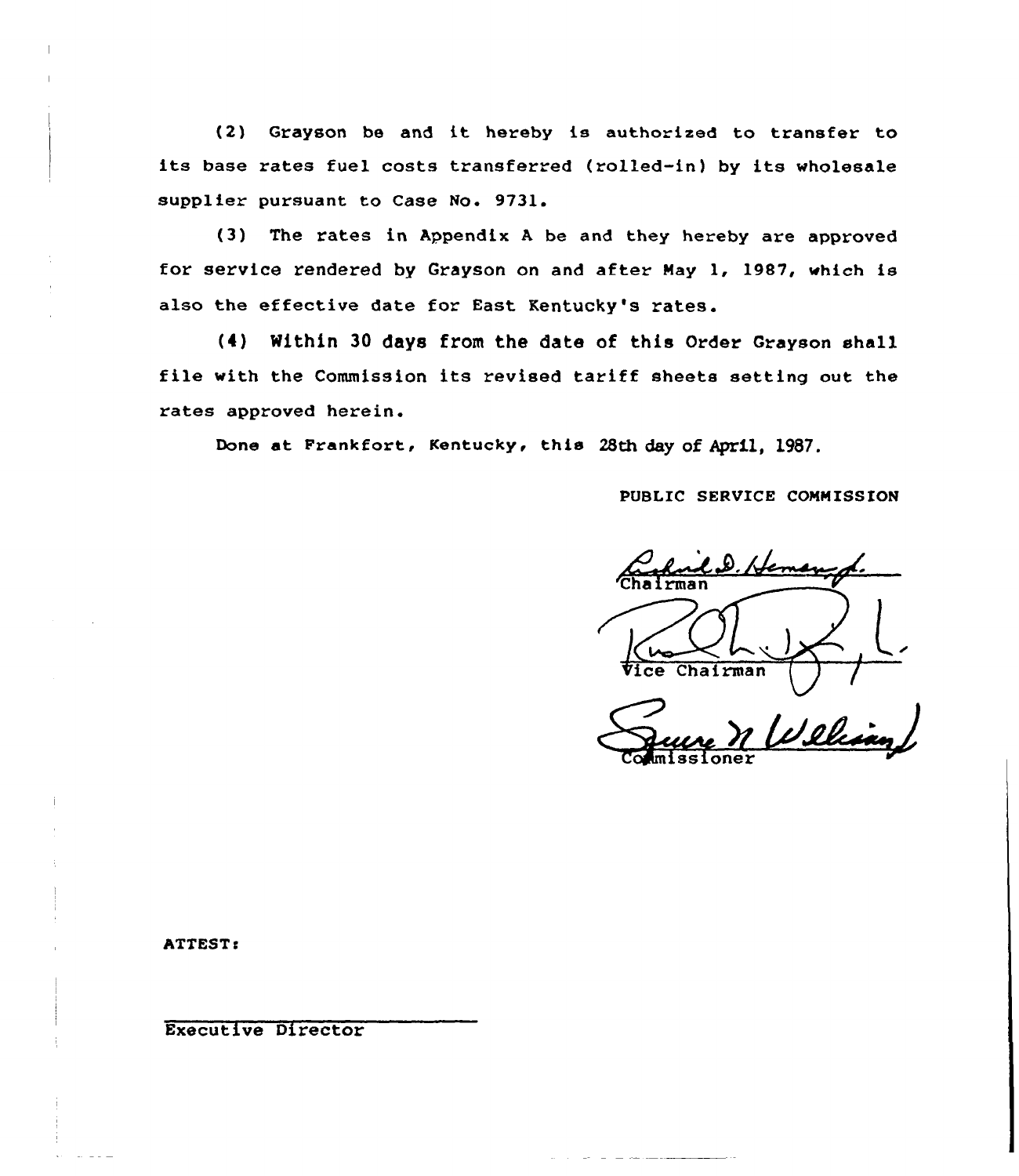#### APPENDIX A

# APPENDIX TO AN ORDER OF THE KENTUCKY PUBLIC SERVICE COMMISSION IN CASE NO. 9744 DATED 4/28/87

The following rates and charges are prescribed for the customers in the area served by Grayson Rural Electric Cooperative Corporation. All other rates and charges not specifically mentioned herein shall remain the same as those in effect under authority of this Commission prior to the date of this Order.

> SCHEDULE 1 + DOMESTIC — FARM 8 HONE SERVICE

#### Rates:

| Customer Charge Per Month |  | \$7.25 |         | Per Month |
|---------------------------|--|--------|---------|-----------|
| Energy Charge             |  | 05923. | Per KWH |           |

#### Minimum Charge

The minimum monthly charge under the above rate shall be \$7.25 where 25 KVA or less of transformer capacity is required.

#### Special Provisions

Delivery Point — The delivery point shall be the metering point unless otherwise specified in the contract for service. All wiring, pole lines and other electrical equipment on the load side of the delivery point shall be owned and maintained by the consumer.

# SCHEDULE  $1 - T$ -O-D DONESTIC — FARM AND HOME SERVICE EXPERIMENTAL RESIDENTIAL SERVICE - TINE-OF-DAY

## Availability of Service

Available for <sup>a</sup> period limited to <sup>2</sup> years, as an experimental tariff to consumers eligible for Tariff Domestic — Farm and Home Service, is for the purpose of conducting a time-of-day rate experiment designed to provide data to evaluate the cost and bene- fits of time-of-day pricing and its effect on the use of electricity by residential consumers in the Cooperative's service area. Consumers who will be eligible for this tariff will be selected by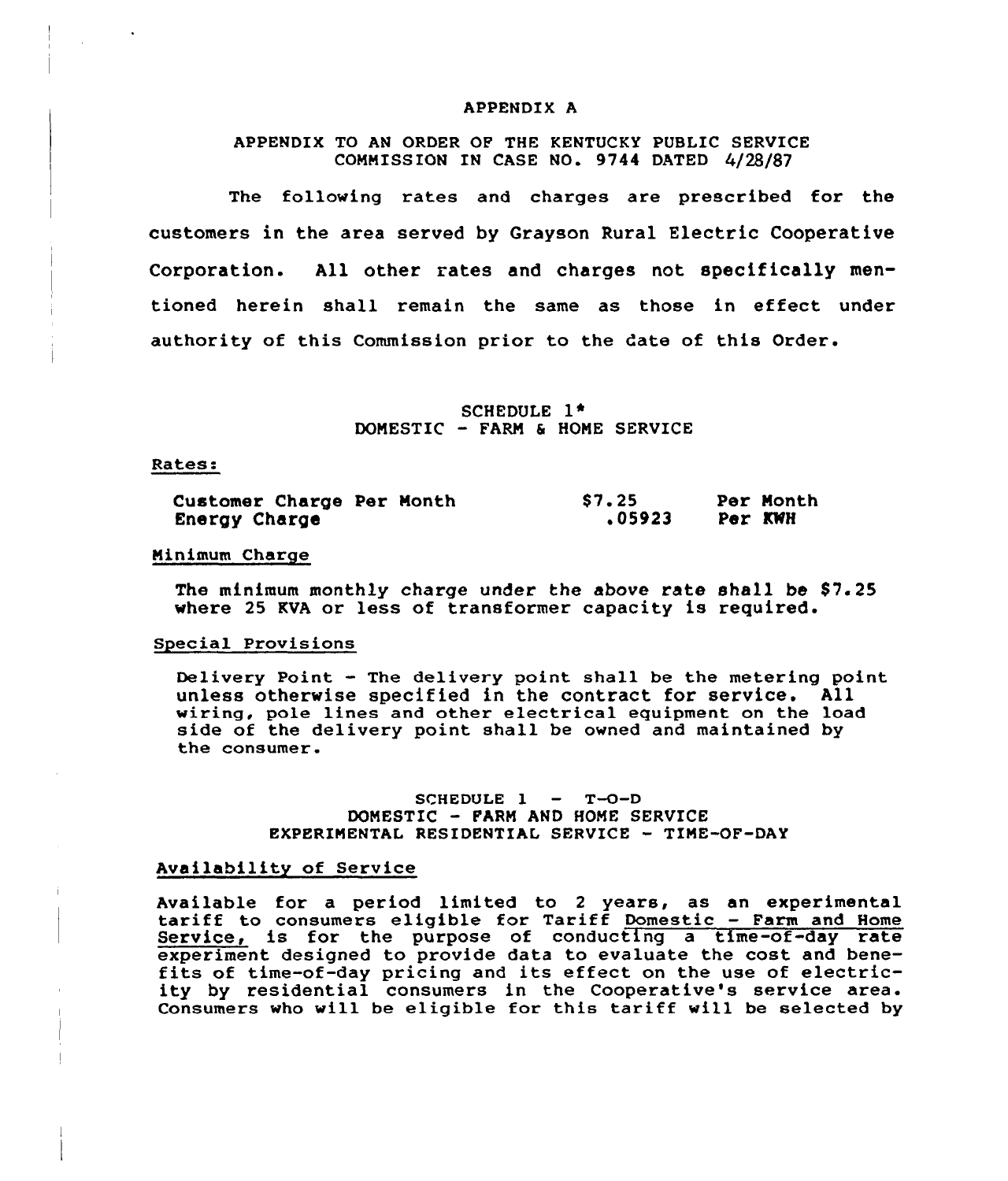the Cooperative and will agree voluntarily to participate in the Cooperative's residential time-of-day rate experiment.

This tariff is limited to the consumers selected by the Coopera-<br>tive and will require the installation of a special meter capable<br>of registering the on-peak and off-peak kilowatt-hours.

This tariff is available for single-phase service only.

katess

| On-Peak Rate<br>Service Charge<br>All KWH/Month | \$7.25<br>.05923 | Per Month<br>Per KWH |
|-------------------------------------------------|------------------|----------------------|
| Off-Peak Rate<br>All KWH/Month                  | .03490           | Per KWH              |

SCHEDULE 2 COMMERCIAL AND SMALL POWER 50 KVA OR LESS, INCLUDING PUBLIC BUILDINGS, SCHOOLS, CHURCHES, ETC.

#### Rates:

| <b>Customer Charge</b> | \$7.25         | Per Month |
|------------------------|----------------|-----------|
| Energy Charge Per KWH  | .05923 Per KWH |           |

SCHEDULE 4 LARGE POWER SERVICE — SINGLE AND THREE-PHASE  $-50-600$  KVA(T)

#### Rates.

֒.

| Customer Charge              | \$55.00 | Per Month |
|------------------------------|---------|-----------|
| Demand Charge per Billing KW | 6.70    | Per KW    |
| Energy Charge (for all KWH)  | .04163  | Per KWH   |

Minimum Monthly Charge

SCHEDULE 5 STREET LIGHTING SERVICE\*

\$ 55.00

#### Base Rate Per Light Per Year

For dusk to dawn lighting with lights mounted on existing wooden poles with bracket attachments and connected to existing overhead secondary circuits.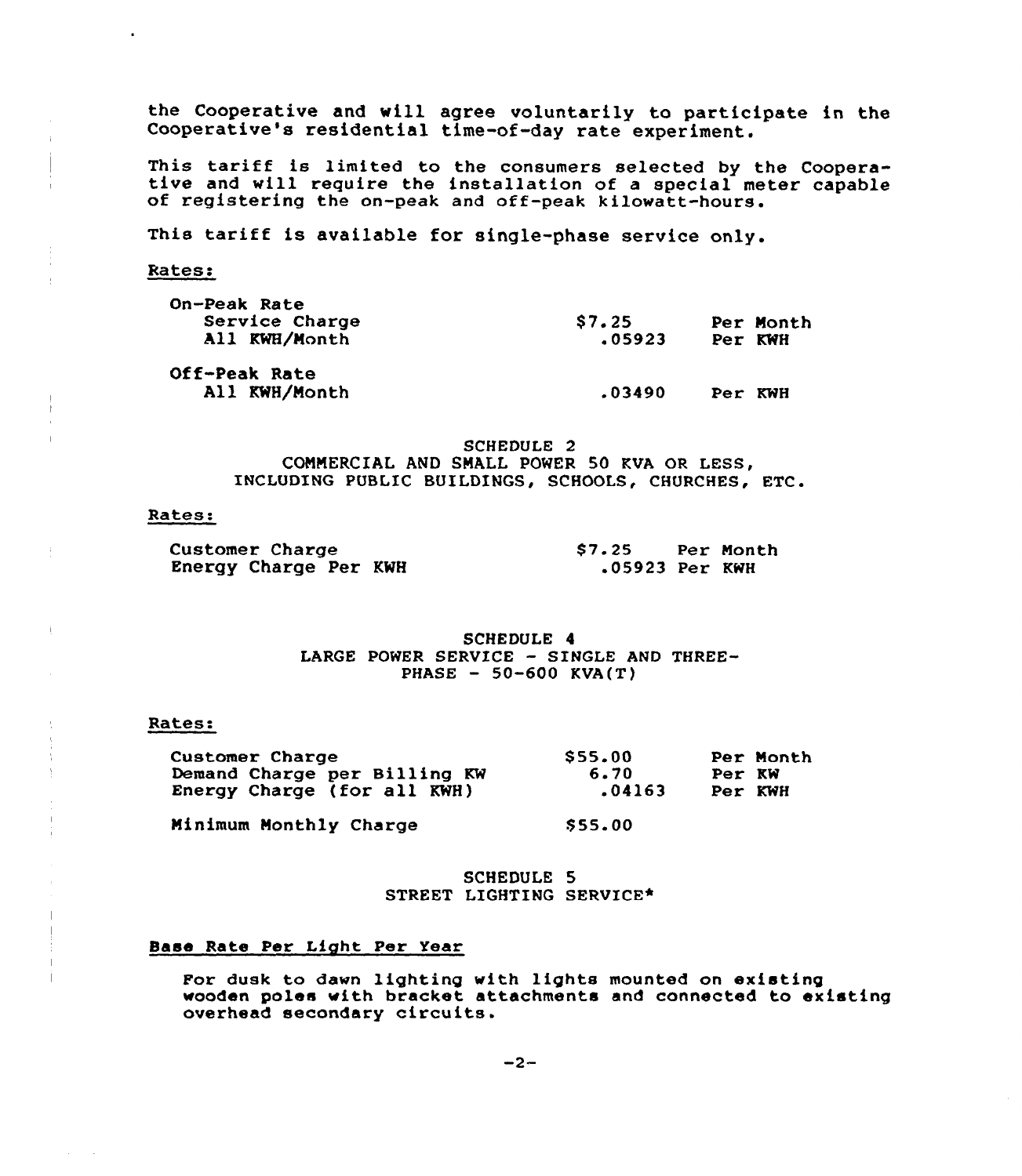For the following monthly charges, the Cooperative will furnish, install and maintain the lighting fixtures and accessories including hardware, control, lamps, overhead wiring, etc., and the energy required.

Lamp Size 175 Watt \$5.84 \$70.08 Mercury Vapor Lamps Annual Charge Per Lamp

> SCHEDULE 6 OUTDOOR LIGHTING SERVICE — SECURITY LIGHTS\*

# Availability

Available to consumers, other than towns and villages, for dusk to dawn outdoor lighting on existing overhead secondary circuits.

Rate Per Light Per Month

| 7,000 Lumens         | Mercury Vapor Lamp |  | \$5.81 |
|----------------------|--------------------|--|--------|
| <b>10,000 Lumens</b> | Mercury Vapor Lamp |  | \$7.73 |

# Conditions of Service

l. The Cooperative shall furnish, install, operate and main- tain the outdoor lighting equipment including lamp, lumi- naire, bracket attachment and control device on an existing pole of the Cooperative, electrically connected so that power for operation of the light does not pass through the meter for the consumer's other usage, at a location mutually agreeable to both the Cooperative and the consumer.

> SCHEDULE 7 ALL ELECTRIC SCHOOLS (A.E.S.)\*

#### Rates:

Customer Charge All KWH Demand Charge

\$ 25.00 Per Month<br>04211 Per KWH 4.00 Per KW

# SCHEDULE 8 SEASONAL SERVICES - SERICES ACTIVE LESS THAN NINE (9) MONTHS OUT OF <sup>A</sup> YEAR

#### Rates:

| Customer Charge Per Month | \$8.80 | Per Month |
|---------------------------|--------|-----------|
| Energy Charge             | .07700 | Per KWH   |